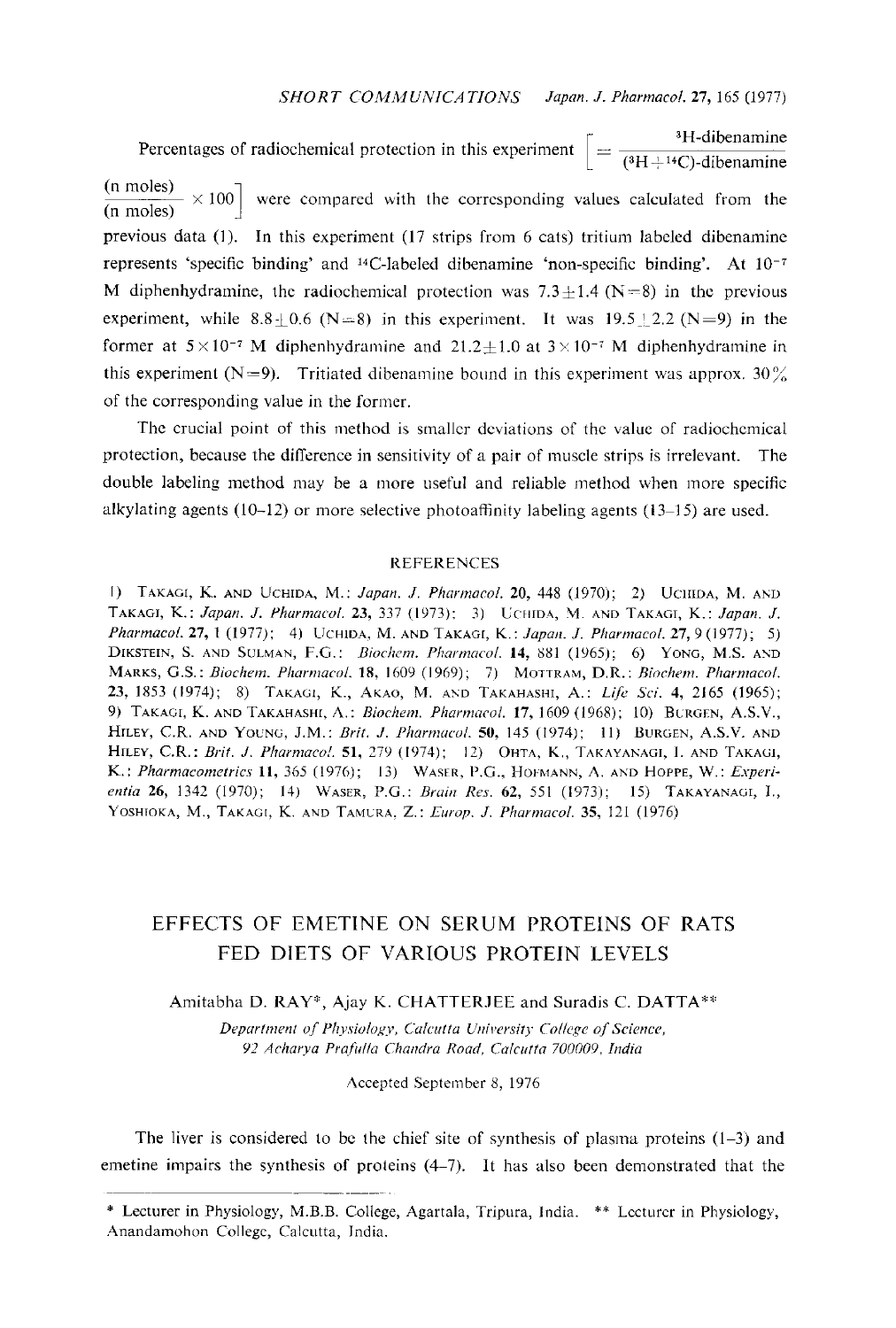synthesis of liver proteins is depressed in emetine-treated rats (8, 9). The present investi gation was an attempt to assess the effect of emetine on serum proteins and to determine whether the effects of emetine on serum proteins are modified by levels of dietary protein.

 Male Wistar rats, 80 to 120 g, were separated into three groups, A, B and C and all animals had an equal average body weight. These animals were fed 18%, 5% and 40% protein (casein) diets, respectively. The percentages of carbohydrate (arrowroot starch) content of these diets were respectively 71, 84 and 49 and those of fat (groundnut oil) and salt mixture (10) were respectively 7 and 4. Water-soluble and fat-soluble vitamins were supplied in the manner described elsewhere (10).

 Some of the rats in each group were given emetine hydrochloride (Parke-Davis, India) s.c. for 10 days in a dose of 0.2 mg/100 g body weight/day. The remaining rats in each group were pair-fed with the corresponding emetine-treated rats. After the experimental period for each dietary regimen was over, the rats were sacrificed and blood samples were withdrawn from the hepatic vein. Serum protein was estimated by the biuret method (11). Electrophoretic analysis of serum proteins was performed according to the method employed by Chatterjee (12). The paper strips containing the electrophoresed samples were dyed with bromophenol blue solution. With each paper strip a graph was plotted using densi tometer (Photovolt Corporation, Model No. 510A, U.S.A.) and the area under each peak was measured using an Allbrit planimeter. The percentages of different fractions of serum proteins were calculated from the measured area under each peak. The absolute amount of each fraction was then calculated by comparing the percentage composition values to serum total protein levels.

Emetine treatment reduced the concentration of serum total proteins by  $43.2\%$  in rats on a  $18\%$  protein diet (Table 1). Emetine treatment also lowered the serum total protein

| Dietary protein levels          | Serum total proteins $(g/100 \text{ ml})$ |                                   |  |
|---------------------------------|-------------------------------------------|-----------------------------------|--|
|                                 | Pair-fed control                          | Emetine-treated                   |  |
| $5\%$<br>(Low-protein diet)     | $8.97 \pm 0.24$<br>(6)                    | $4.84 \pm 0.17$<br>(5)            |  |
| Percentage decrease             |                                           | P < 0.001<br>46.0                 |  |
| $18\%$<br>(Normal-protein diet) | $7.99 \pm 0.37$<br>(6)                    | $4.54 - 0.30$<br>(8)<br>P < 0.001 |  |
| Percentage decrease             |                                           | 43.2                              |  |
| $-40\%$<br>(High-protein diet)  | $8.21 - 0.11$<br>(5)                      | $5.03 - 0.13$<br>(5)<br>P < 0.001 |  |
| Percentage decrease             |                                           | 38.7                              |  |

TABLE. I Serum total proteins of emetine-treated rats fed diets of various protein levels

The figure in parentheses indicates the number of animals. Values are means  $\pm$  S.E.M.